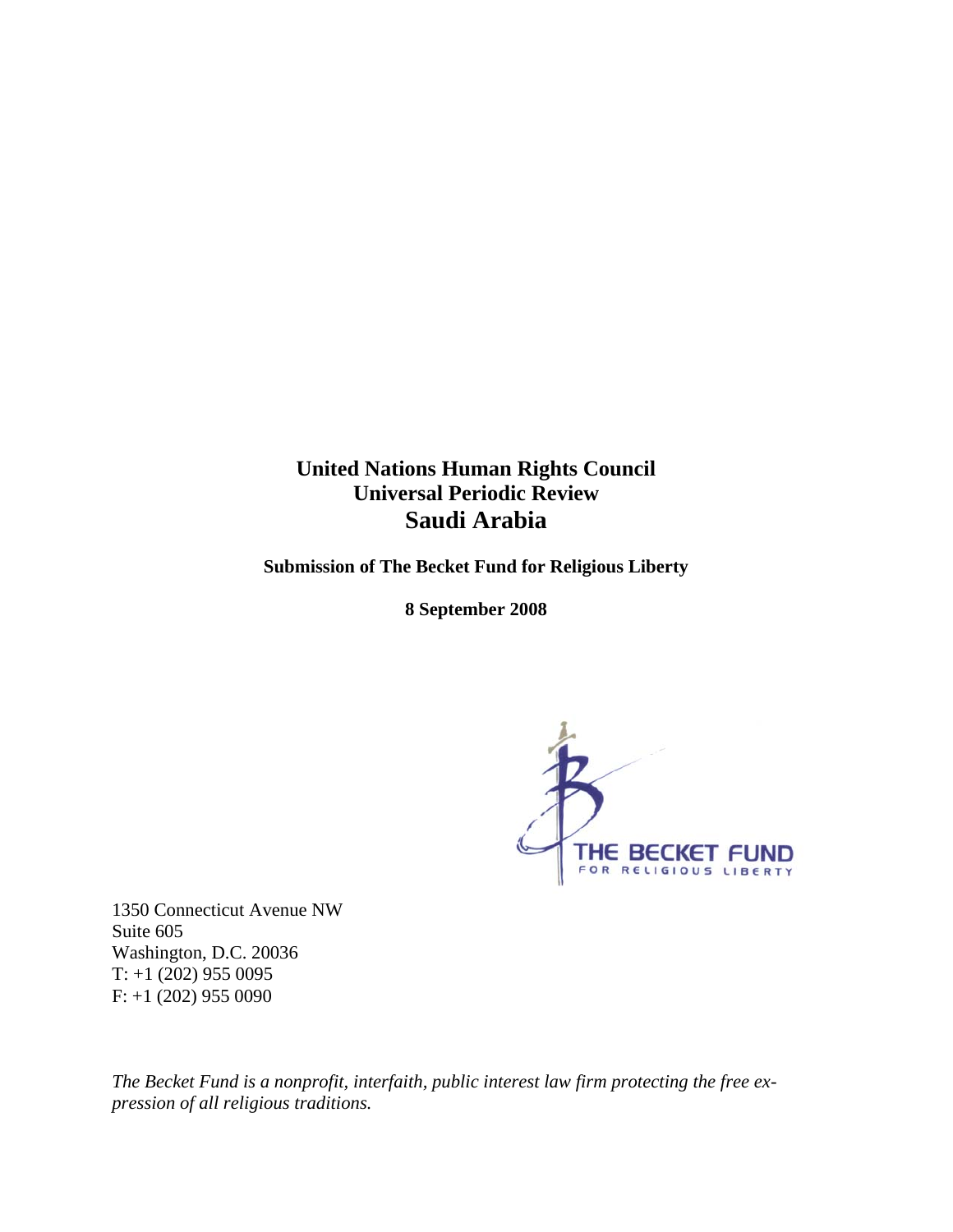

## **United Nations Human Rights Council Universal Periodic Review of Member-State Saudi Arabia**

The Becket Fund for Religious Liberty, in special consultative status with ECOSOC, submits this analysis of the rule of law and religious freedom law in Saudi Arabia as a contribution to the Universal Period Review of UN member-state Saudi Arabia.

# **1. Legal Framework**

# *Commitment to International Standards of Religious Freedom*

As a member of the United Nations, Saudi Arabia has agreed to the principles expressed in the Universal Declaration of Human Rights, which protects the fundamental right to freedom of religion or belief, including the right to choose one's own faith.

Saudi Arabia has made efforts recently to advance religious freedom. In June 2008, King Abdullah arranged a conference of Islamic scholars, clerics and other figures in Mecca to promote reconciliation between Sunni and Shia, and in July he organized an interfaith conference in Madrid to promote dialogue between Muslims, Christians, and Jews.<sup>[1](#page-1-0)</sup>

## *Constitutional Analysis*

Saudi Arabia is an Islamic state ruled by an absolute monarchy. In 1992, the Government published its Basic Law to establish the system of government, rights of citizens and residents, and powers and duties of the Government.<sup>[2](#page-1-1)</sup> According to Article 1, "The Kingdom of Saudi Arabia is a sovereign Arab Islamic state with Islam as its religion; God's Book and the Sunnah of His Prophet . . . are its constitution." Thus, the ultimate sources of Saudi law are the Qur'an, Sunna, and Shari'a law.

Despite its international commitments, Saudi Arabia makes no legal provision for freedom of religion. In fact, the Government of Saudi Arabia controls all religious practices and allows no independent religious authorities. Under the auspices of protecting Islam and Islamic social morality, the state imposes Islamic tradition and belief not only as state religion, but also as a coercive social framework enforced by religious police.

The role of the King and the state in upholding Islam and protecting Mecca and Medina is considered a primary function; indeed, the official title of the head of state is "Custodian of the Two Holy Mosques."<sup>[3](#page-1-2)</sup> These roles are codified in Basic Law, Article 23: "The state protects Islam; it implements its Shari'ah; it orders people to do right and shun evil; it fulfills the duty regarding God's call."

<sup>1</sup> <sup>1</sup> "Saudi king calls for end to Islamic extremism." Associated Press. 5 June 2008.

<span id="page-1-0"></span>http://www.msnbc.msn.com/id/24970557/ "Saudi king opens inter-faith summit." Al Jazeera Net. 16 July 2008. http://english.aljazeera.net/news/europe/2008/07/2008716155745164721.html 2

<span id="page-1-1"></span><sup>&</sup>lt;sup>2</sup> U.S. State Department Report, IRF Saudi Arabia 2007. Reporting period spanned parts of 2006-07. In 2004, the U.S.

<span id="page-1-2"></span><sup>&</sup>lt;sup>3</sup> U.S. State Department Report, IRF Saudi Arabia 2007.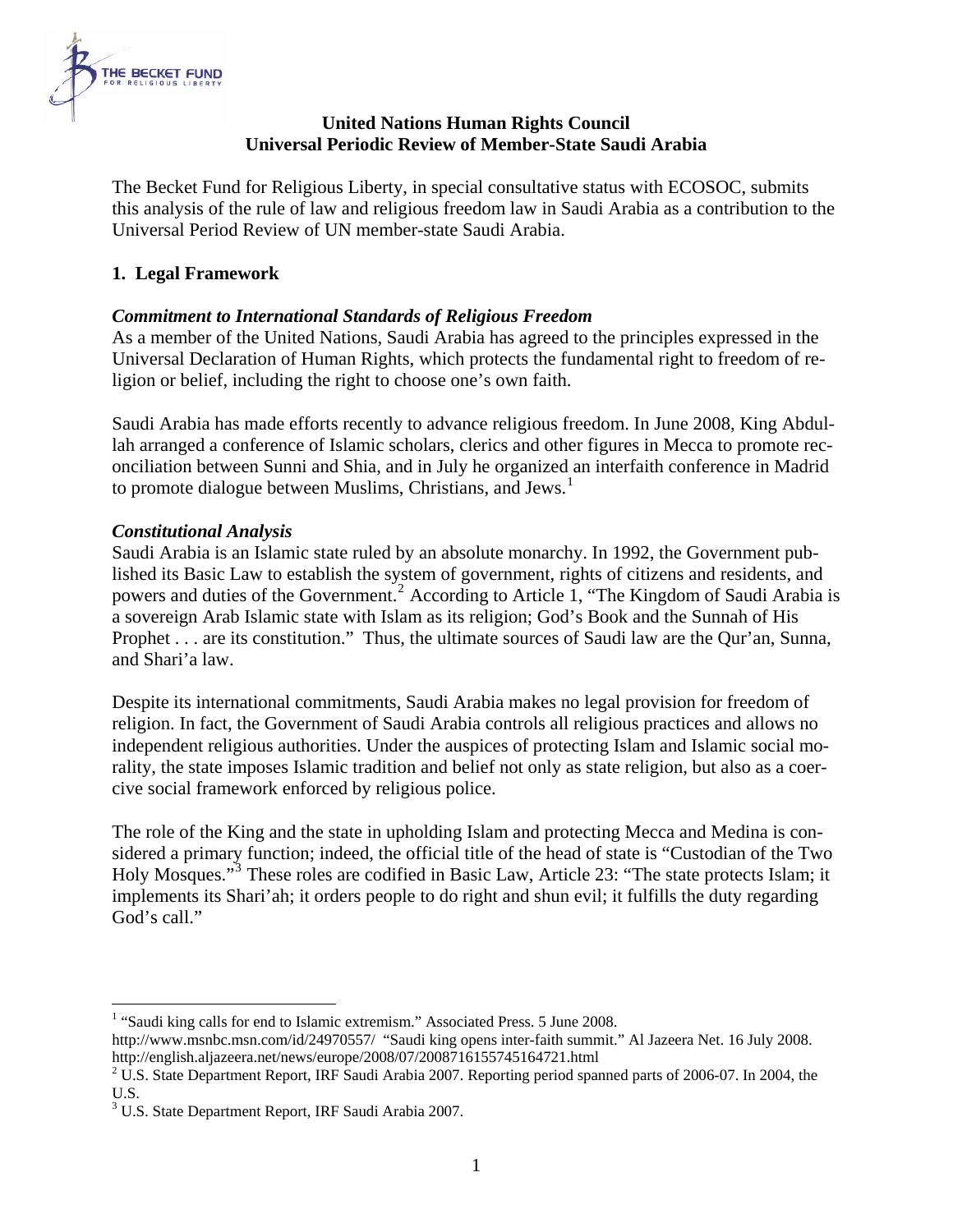

The rule of law in Saudi Arabia is subject to judicial interpretation of Shari'a. The Government does not publish a penal code or an official interpretation of Shari'a.

## **2. Implementation of Shari'a Law**

#### *Interpretation*

1

According to Article 26 of the Basic Law, the state protects human rights and freedoms only in accordance with Shari'a as interpreted by the Saudi courts. The courts are largely guided by the Saudi family monarchy. The King oversees the Council of Senior Ulema, an advisory body of reportedly 21 Sunni religious jurists, including the Minister of Justice.<sup>[4](#page-2-0)</sup> To further screen legislation so that it is compliant with Shari'a law, the monarch nominates both the Council of Ministers, which is responsible for government administration, and the 120-member Majlis as-Shura, which studies legislation and makes recommendations to the ruling family.<sup>[5](#page-2-1)</sup>

Most judges follow the conservative Hanbali school of Shari'a, which encourages original legal reasoning rather than the use of precedent.<sup>[6](#page-2-2)</sup> Saudi Shari'a, with its strict literal interpretation of the Qur'an and the Sunna, calls for adulterers to be stoned, thieves to have their limbs severed, non-Muslims caught practicing their religion to receive public lashings, and apostates to be exe-cuted.<sup>[7](#page-2-3)</sup> Despite Government approval in 2001 of a 225-article penal code forbidding torture, Saudi prisons have been known to torture detainees and implement Shari'a punishments for both men and women including flogging, amputation, and beheading.<sup>[8](#page-2-4)</sup>

The justice system does not ensure due process, <sup>[9](#page-2-5)</sup> legal representation for defendants, or protec-tion from torture,<sup>[10](#page-2-6)</sup> and laws are generally applied arbitrarily, in accordance with the existing social hierarchy that privileges well-connected Saudi citizens.<sup>[11](#page-2-7)</sup>

<sup>&</sup>lt;sup>4</sup> U.S. State Department Report, IRF Saudi Arabia 2007.

<span id="page-2-1"></span><span id="page-2-0"></span>Eleanor Abdella Doumato, "Saudi Arabia," *Freedom House*. Accessed online 28 August, 2008 at http://www.freedomhouse.org/template.cfm?page=182.

<span id="page-2-2"></span><sup>&</sup>lt;sup>6</sup> "Saudi Arabia has not promulgated a penal (criminal) code. Accordingly, citizens, residents, and visitors have no means of knowing with any precision what acts constitute a criminal offense. Previous court rulings do not bind Saudi judges, and there is little evidence to suggest that judges seek to apply consistency in sentencing for similar crimes." Human Rights Watch, "Precarious Justice: Arbitrary Detention and Unfair Trials in the Deficient Criminal Justice System of Saudi Arabia." March 2008 Volume 20, No. 3(E). Accessed online September 5, 2008 at http://hrw.org/reports/2008/saudijustice0308/5.htm#\_Toc193616919.

<span id="page-2-3"></span><sup>7</sup> *Religious Freedom in the World*. Ed. Paul A. Marshall. Rowman and Littlefield, Lanham: 2008. pp 347. 8

<span id="page-2-4"></span>Eleanor Abdella Doumato, "Saudi Arabia," *Freedom House*. Accessed online 28 August, 2008 at http://www.freedomhouse.org/template.cfm?page=182.

<span id="page-2-5"></span><sup>&</sup>lt;sup>9</sup> For example, judicial proceedings are usually closed to the public. U.S. State Department Report, IRF Saudi Arabia 2007.

<span id="page-2-6"></span><sup>&</sup>lt;sup>10</sup> "The authorities often do not inform individuals of the crime of which they are accused, or the evidence supporting the accusation. An accused person typically does not have access to a lawyer, faces abuse when refusing to incriminate him or herself, and waits excessive periods of time before trial, where he or she is often unable to examine witnesses or evidence and present a legal defense, not least because of a presumption of guilt and shifting charges." Human Rights Watch, "Precarious Justice: Arbitrary Detention and Unfair Trials in the Deficient Criminal Justice System of Saudi Arabia." March 2008 Volume 20, No. 3(E). Accessed online September 5, 2008 at http://hrw.org/reports/2008/saudijustice0308/5.htm#\_Toc193616919.

<span id="page-2-7"></span><sup>&</sup>lt;sup>11</sup> Eleanor Abdella Doumato, "Saudi Arabia," *Freedom House*. Accessed online 28 August, 2008 at http://www.freedomhouse.org/template.cfm?page=182.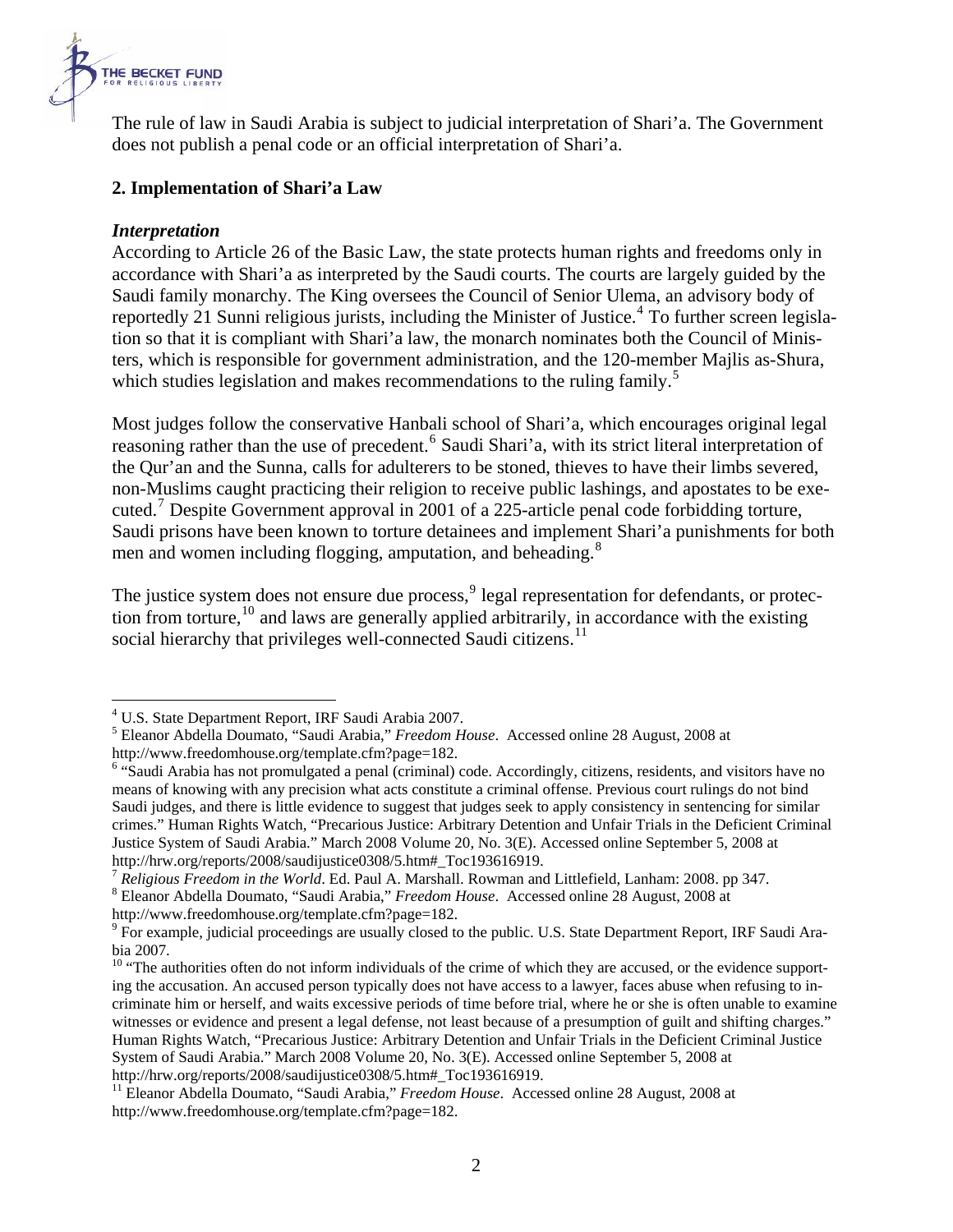

1

#### *Jurisdiction*

All citizens, regardless of their personal beliefs, are under the jurisdiction of Shari'a courts presided over by Sunni judges. The minority Shi'a population may have civil cases tried by Shi'a judges, but these decisions can be over-ruled by Sunni judges.<sup>[12](#page-3-0)</sup>

#### *Treatment of Religious Minorities*

The Saudi interpretation of Shari'a does not give equal treatment to religious and ethnic minori-ties, foreigners, or women.<sup>[13](#page-3-1)</sup> Only Sunnis may practice religion in public. Though the Government has stated its policy to protect universal private worship, this right remains undefined in law and is not always respected in practice.

Non-Muslims and Muslims who do not adhere to the Government's interpretation of Islam face significant political, economic, legal, social, and religious discrimination, including limited employment and educational opportunities, under-representation in official institutions, and restrictions on the practice of their faith and on the building of places of worship and community centers.[14](#page-3-2) The right of foreigners to practice their religion is not respected, and scores of foreign workers and their family members have been arrested and deported in recent years.<sup>[15](#page-3-3)</sup> As a result of these incidents, many non-Muslims worship secretly in fear of the police.<sup>[16](#page-3-4)</sup>

The Government reinforces its interpretation of Islam by funding thousands of conservative cler-ics.<sup>[17](#page-3-5)</sup> Moreover, the majority of citizens are Sunnis, who typically support the state-sanctioned

<span id="page-3-4"></span>

<span id="page-3-0"></span><sup>&</sup>lt;sup>12</sup> "The Government permits Shi'a judges to use their own version of Shari'a to adjudicate cases limited to family law, inheritance, and endowment management. However, there were only seven Shi'a judges, all of whom were located in the Eastern Province. . . . The Sunni Shari'a courts could, and did, overrule judgments of Shi'a judges, and other government departments could choose not to implement judgments rendered by Shi'a judges. The Government also replaced unexpectedly at least one Shi'a judge during the reporting period." U.S. State Department Report, IRF Saudi Arabia 2007.

<span id="page-3-1"></span><sup>&</sup>lt;sup>13</sup> Article 8 of the Basic Law declares equality for all, but only in accordance with Shari'a. Some Saudi interpretations of Shari'a do not accept a woman's testimony in criminal cases and claim that non-Muslim men may testify only in cases of "necessity." Human Rights Watch, "Precarious Justice: Arbitrary Detention and Unfair Trials in the Deficient Criminal Justice System of Saudi Arabia." March 2008 Volume 20, No. 3(E). Accessed online September 5, 2008 at http://hrw.org/reports/2008/saudijustice0308/5.htm#\_Toc193616919.

<span id="page-3-2"></span><sup>14 &</sup>quot;Shi'a who wished to build a new mosque were required to obtain the permission of the [Ministry of Islamic Affairs], the municipality, and the governorate, which is functionally part of the Ministry of Interior; the latter office's approval was not necessary for Sunni mosques. While the Government approved construction of new Shi'a mosques in Qatif and some areas of Al-Ahsa, sometimes after lengthy delays, it did not approve construction of Shi'a mosques in Dammam, home to a significant number of Shi'a." U.S. State Department Report, IRF Saudi Arabia 2007.

<span id="page-3-3"></span><sup>&</sup>lt;sup>15</sup> "On December 29, 2006, the mutawwa'in [religious police] raided a private gathering of the Ahmadiyya religious group. Reportedly, the mutawwa'in detained 49 members, including at least 19 women and children (including a 6 month-old infant), and 14 youths. There were 25 Indians, 23 Pakistanis, and 1 Syrian. Nine other Ahmadiyya foreign workers were arrested in early January 2007. All of these individuals and their families were deported to their countries of origin. . . . In February 2007 two more Ahmadiyya guest workers were arrested in Riyadh and deported. The Government did not provide an explanation for their arrests or for the earlier deportations. There was no indication that the Ahmadiyya foreign workers, some of whom lived in the country for as long as 25 years, were guilty of breaking any laws." U.S. State Department Report, IRF Saudi Arabia 2007.<br><sup>16</sup> U.S. State Department Report, IRF Saudi Arabia 2007.

<span id="page-3-5"></span><sup>&</sup>lt;sup>17</sup> "The Ministry of Islamic Affairs, Endowment, Call, and Guidance (MOIA) is responsible for 72,000 Sunni mosques and employs 120,000 persons, including 72,000 imams. The grand muftis of the two holiest mosques in Mecca and Medina report directly to the King." U.S. State Department Report, IRF Saudi Arabia 2007.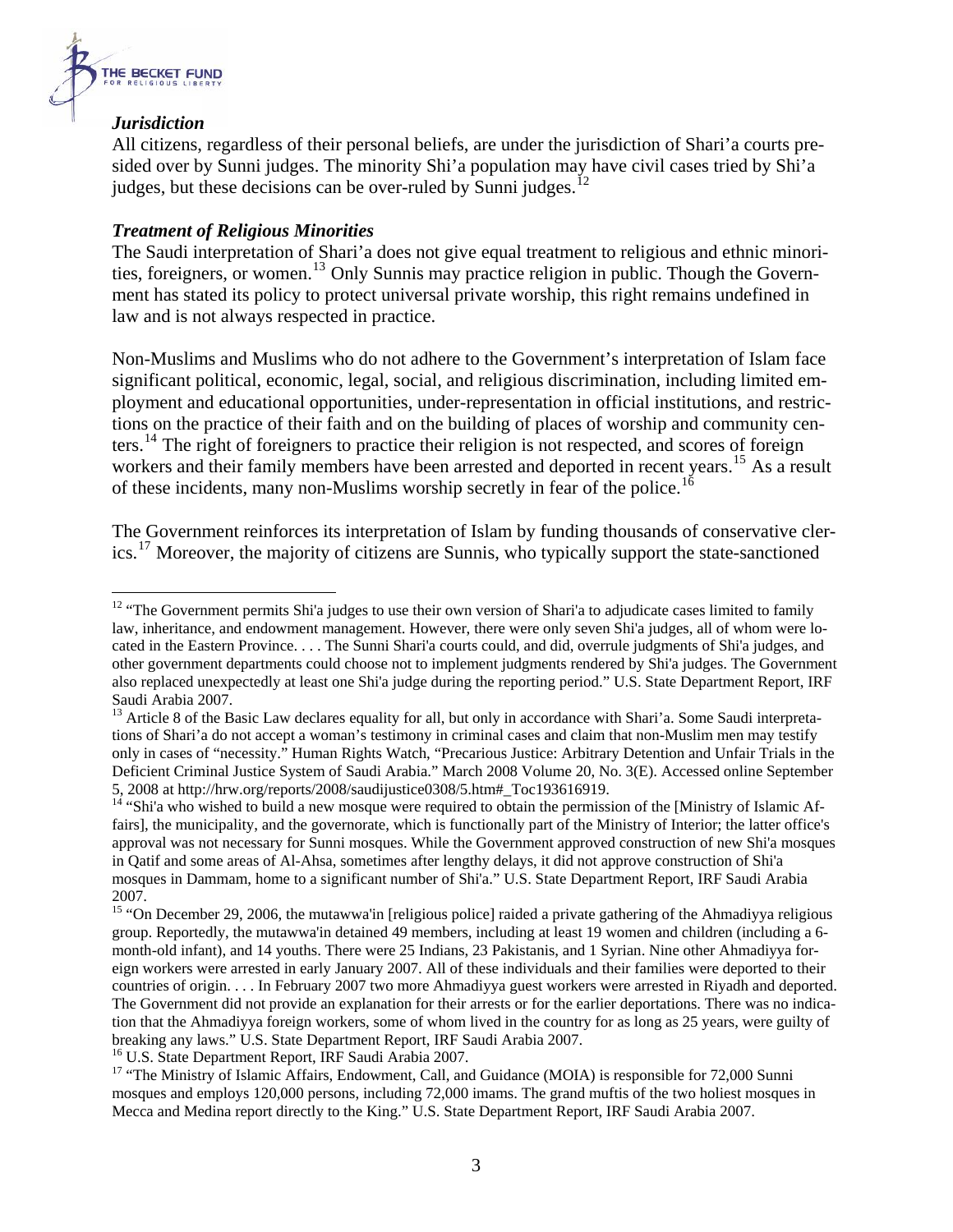

interpretation of Islam.<sup>[18](#page-4-0)</sup> This contributes to additional economic and social discrimination against religious and ethnic minorities.

Since the first UN resolution combating the "defamation of religions" was passed in 1999 by the Commission on Human Rights, Saudi Arabia has been supportive of this annual resolution, which has traditionally focused on the "defamation of Islam."<sup>[19](#page-4-1)</sup> However, in March 2008, the Majlis al-Shura voted against the resolution because certain phrases might have promoted respect for non-Muslim religions. Several members of the Council expressed concern that the terms "religions and religious figures" contained in the text were too vague, and could possibly lead to the recognition and promotion of "pagan religions" within the Kingdom.<sup>[20](#page-4-2)</sup>

#### *Capital Punishment*

1

Under Saudi Shari'a, the Government can impose the death penalty for a variety of offences including apostasy and blasphemy.[21](#page-4-3) Most capital punishment trials fail to meet basic international standards, and foreigners are especially likely to be executed. In 2007, a Turkish citizen was sentenced to death for blasphemy, and the Saudi Government is holding him while his appeal is pending. No executions on grounds of apostasy have been reported recently;  $^{22}$  $^{22}$  $^{22}$  however, in May 2007 a Saudi citizen reported that he was arrested and tortured because he had converted to Christianity.<sup>[23](#page-4-5)</sup>

#### *Enforcement of Religious Law*

Religious morality and social behavior are enforced by the Commission to Promote Virtue and Prevent Vice (CPVPV), a semi-autonomous agency with authority to monitor and punish public behavior.[24](#page-4-6)

The CPVPV oversees the mutaww'in, or religious police, who ensure that, among other things, public establishments close five times a day for prayer, women observe strict dress codes, and unrelated men and women are never alone together. Punishments for infractions include harass-ment, torture, and death.<sup>[25](#page-4-7)</sup> Despite King Abdullah's public statement in October 2005 that peo-

<span id="page-4-0"></span><sup>&</sup>lt;sup>18</sup> "The majority of citizens are Sunni Muslims who predominantly subscribe to the Government sanctioned interpretation of Islam." U.S. State Department Report, IRF Saudi Arabia 2007.

<span id="page-4-1"></span><sup>&</sup>lt;sup>19</sup> Religious defamation measures, like anti-blasphemy laws, protect the subjective sentiments of the hearer rather than the peaceful speech of the speaker. They are routinely applied only against religious minorities and dissenters within majority faiths, belying their purported purpose of protecting the vulnerable.

<span id="page-4-2"></span> $20$ Abeer Mishkhas, "Of Fatwas and Infidels," Arab News, 27 March 2008.

<span id="page-4-3"></span>http://www.arabnews.com/?page=7&section=0&article=108283&d=27&m=3&y=2008.<br><sup>21</sup> "Capital offenses include adultery, apostasy, 'corruption on earth,' drug trafficking, sabotage, (political) rebellion, and murder during armed robbery." Human Rights Watch, "Enforcing the International Prohibition on the Juvenile Death Penalty," for the Secretary General's report on the follow-up to the General Assembly resolution 62/149 on a death penalty moratorium. 30 May 2008. Accessed online 28 August 2008 at

<span id="page-4-4"></span>http://www.hrw.org/pub/2008/children/HRW.Juv.Death.Penalty.053008.pdf. 22 *No Place to Call Home: Experiences of Apostates from Islam, Failures of the International Community,* Christian Solidarity Worldwide. 2008. pp 45.<br><sup>23</sup> U.S. State Department Report, IRF Saudi Arabia 2007.

<span id="page-4-5"></span>

<span id="page-4-6"></span><sup>&</sup>lt;sup>24</sup> The Ministry of Interior does not have authority over the CPVPV, but the CPVPV reports to the King through the royal court. U.S. State Department Report, IRF Saudi Arabia 2007.

<span id="page-4-7"></span> $^{25}$  According to the Associated Press, on February 4, 2008, religious police detained a female businesswoman for "sitting with a man who is not a relative and exchanging words and laughter with him." The woman was released